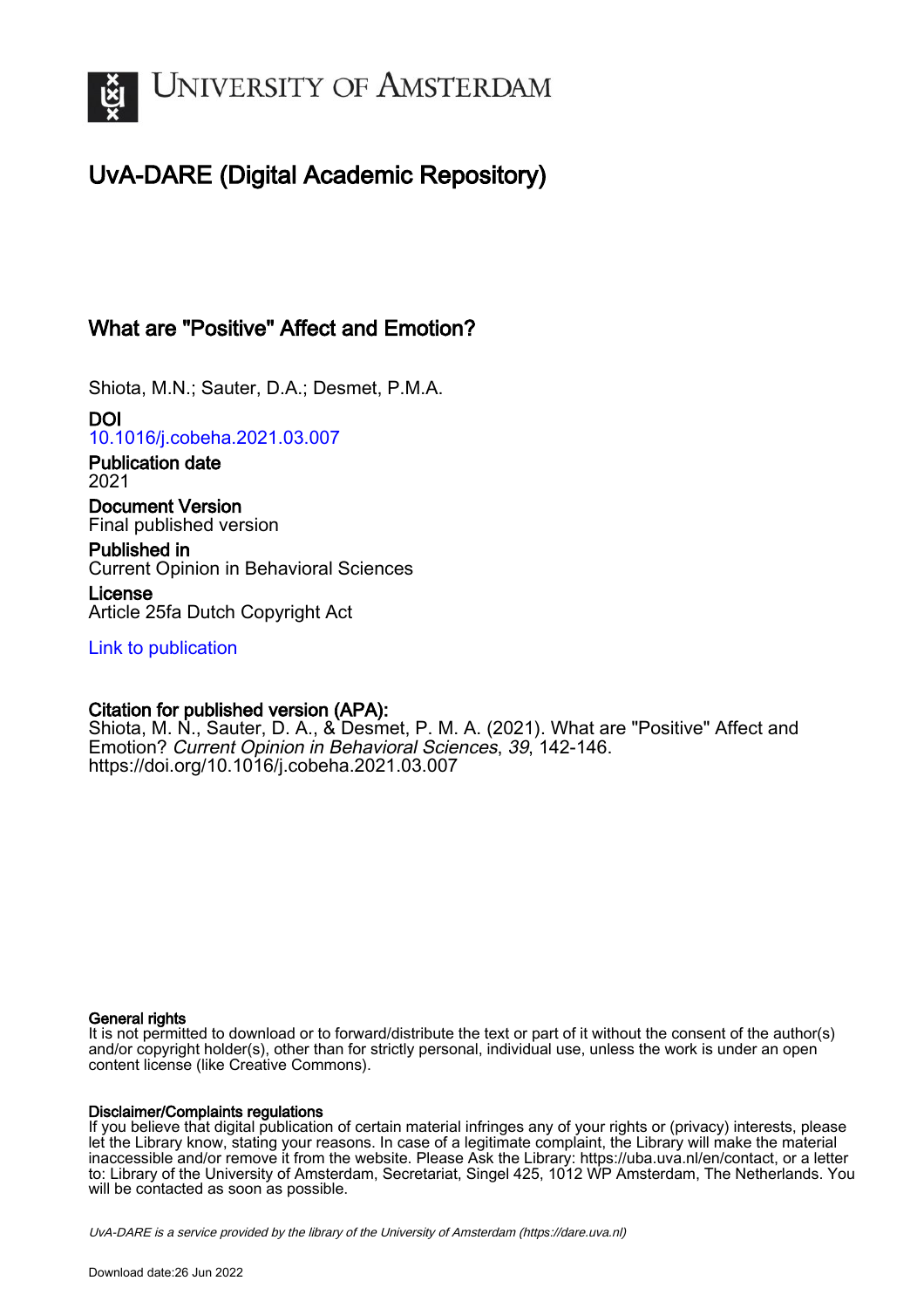

**ScienceDirect** 



# What are 'positive' affect and emotion? $\frac{1}{x}$ Michelle N Shiota<sup>1</sup>, Disa A Sauter<sup>2</sup> and Pieter MA Desmet<sup>3</sup>



Positive affect and emotion have become major topics in behavioral science, of growing importance in basic and applied research. A broad review of the literature reveals multiple, theoretically distinct constructs associated with the terms 'positive affect' and 'positive emotion,' sometimes conflated across this body of work. This article differentiates three primary constructs — subjectively pleasant affect; approach or appetitive motivation; and emotion states evoked by opportunities and rewards in the environment — and summarizes the major theoretical perspective with which each is intertwined. While these versions of positivity often coincide in lived emotional experience, we highlight examples of divergence, and discuss dynamic ways in which they influence each other. Distinct cognitive, physiological, and behavioral mechanisms by which each version of positivity may produce downstream effects are discussed, as is the importance of selecting and operationalizing the target construct with care in both basic affective science and translational research.

#### **Addresses**

<sup>1</sup> Department of Psychology, Arizona State University, P.O. Box 871104, Tempe, AZ 85287-1104, USA

<sup>2</sup> Department of Social Psychology, University of Amsterdam, Niewe Achtergracht 129B, 1001 NK Amsterdam, The Netherlands <sup>3</sup> Faculty of Industrial Design Engineering, Delft University of Technology Landbergstraat 15, 2628 CE Delft, The Netherlands

Corresponding author: Shiota, Michelle N [\(lani.shiota@asu.edu](mailto:lani.shiota@asu.edu))

Current Opinion in Behavioral Sciences 2021, 39:142–146

This review comes from a themed issue on Positive Affect

Edited by Henk van Steenbergen, Disa Sauter, Blair Saunders and Gilles Pourtois

For a complete overview see the **[Issue](http://www.sciencedirect.com/science/journal/23521546/39)** and the [Editorial](https://doi.org/10.1016/j.cobeha.2021.06.001)

Available online 16th April 2021

<https://doi.org/10.1016/j.cobeha.2021.03.007>

2352-1546/ã 2021 Elsevier Ltd. All rights reserved.

After many decades of relative neglect, positive affect and the positive emotions have evolved into topics of major theoretical and empirical interest in behavioral science [\[1–](#page-4-0)  $3,4$  $3,4$ <sup>\*\*</sup>]. A Google [Scholar](#page-4-0) search using the key term 'positive affect' yields 745 000 publications as of November 2020, and two handbooks devoted specifically

to positive emotion have been published in the last decade [\[5](#page-4-0),[6\]](#page-4-0). Beyond basic science, translational fields such as health psychology, educational psychology, clinical psychology, and designpsychology have increasingly called for the use of positive affect and emotion in applied research and behavioral intervention [\[7–11\]](#page-4-0). The profound importance of positive affect in human experience is being recognized at last.

What are 'positive' affect and emotion? This seems like a simple question, but a review of the literature reveals multiple distinct psychological constructs associated with these terms, reflecting different theoretical perspectives on affect and emotion more broadly. We do not advocate here for one version of positivity over the others. Rather, we review three main ways in which positivity has been conceptualized in the affective science literature: (1) the valence of subjective feelings; (2) the direction of motivation; and (3) the desirability or goal-conduciveness of an emotion-eliciting situation. To clearly denote these different constructs, we recommend a taxonomy that differentiates *positive affect*, *approach motivation*, and *positive* emotion. We discuss the risks of conflating the constructs to which these terms refer; we highlight the importance of carefully selecting a construct and theoretical framework before embarking on a new program of research; and we offer observations on the complex and dynamic nature of affective experience, with implications for future research on positive affect and emotion.

## Alternative positive affect/emotion constructs

Three main constructs associated with 'positive' affect or emotion can be identified across the affective science literature. While these versions of positivity often co-occur during affective experience, many specific states can be described as 'positive' in one sense but not the others. Moreover, each construct is associated with a distinct theoretical perspective regarding the functions of positive affect/emotion, as well as a distinct body of empirical research.

## Positive affect

This construct is defined as any subjective feeling experienced as pleasant. Positive affect is most closely associated with Russell's Core Affect Theory [[12\]](#page-4-0), which emphasizes subjective feeling as the crucial feature of emotional experience, and describes feeling or 'affect' space in terms of two orthogonal axes: valence (pleasant

Given her role as Guest Editor, Disa Sauter had no involvement in the peer-review of this article and has no access to information regarding its peer-review. Full responsibility for the editorial process for this article was delegated to Blair Saunders.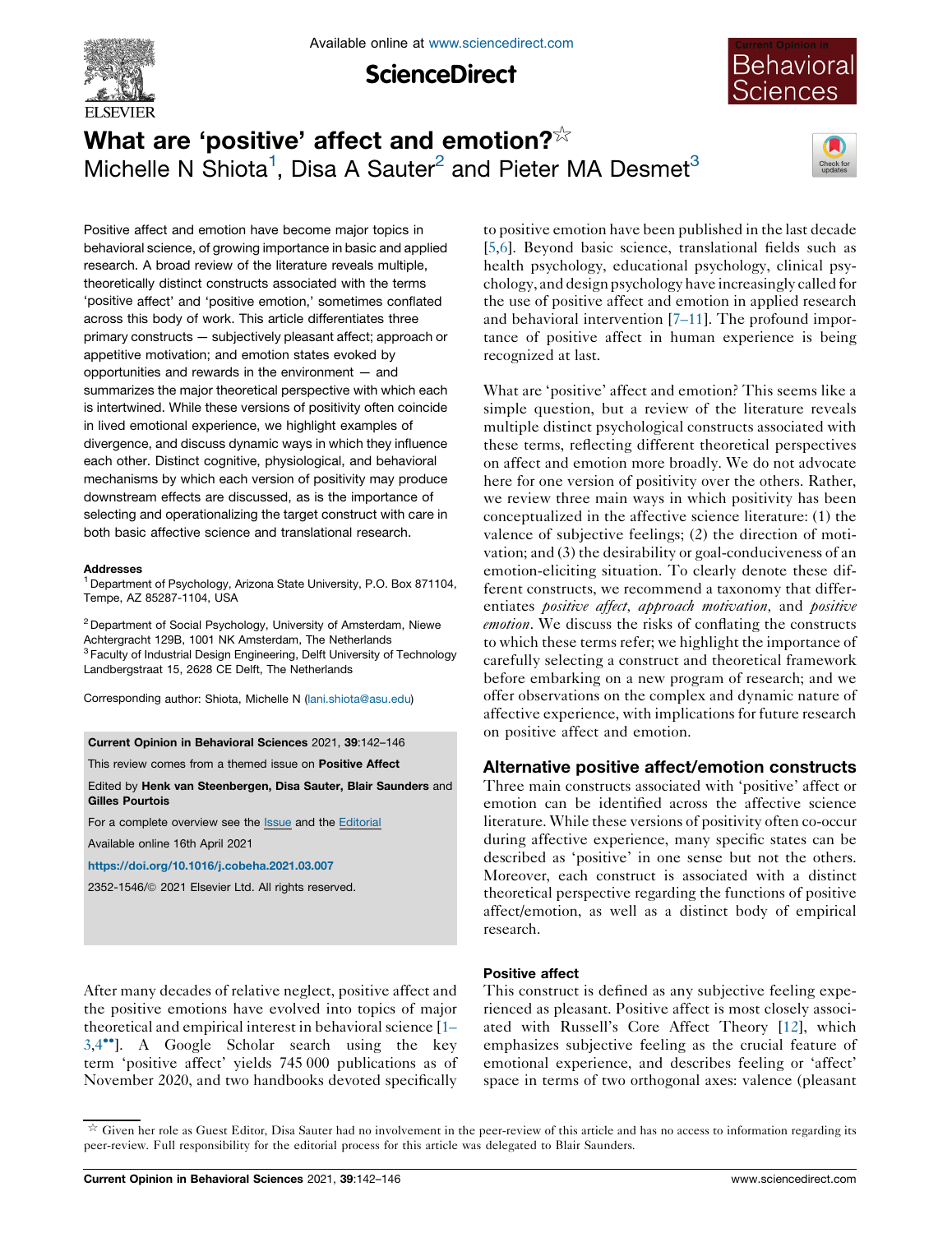versus unpleasant), and arousal (high versus low). An alternative model of feeling space is rotated by  $45^{\circ}$ , with positive and negative activation as the defining axes [\[13](#page-4-0),[14\]](#page-4-0). In the latter model positive and negative affect can be experienced simultaneously [[15\]](#page-4-0), whereas in Core Affect Theory this is not possible. In both models, however, the emphasis on subjective feeling and the layout of more specific feelings (e.g. fear, contentment, excitement, sadness) in relation to each other are the same.

Defined in this way, felt positive affect is theorized to provide the individual with a heuristic cue that one's current status is favorable, and all is well. Barrett has described subjective pleasantness as a signal that one's internal 'body budget' isin a good state—that physical and mental resources are sufficient to the tasks at hand [\[16](#page-4-0) ]. Being in a good body-budget state affects how we function, and how we interact with the world. As an example, in one study participants in an experimentally induced pleasantaffect mood were found to perceive a subsequent memorization task as less difficult, and to show a milder cardiovascular response during task performance, than those in a negative-affect mood [\[17](#page-4-0)]. Both the Affect as Information model and the Affect Infusion Model highlight ways in which the valence of current affect shapes how we process information and approach the current situation  $[18,19]$  $[18,19]$ . The most recent formulation of Affect-as-Information theory proposes that positive affect serves as a meta-cognitive cue promoting continued use of one's currently dominant/ accessible cognitive processing style, with negative affect instead prompting interruption and possible switch to an alternative processing style  $[20^{\bullet\bullet}, 21]$  $[20^{\bullet\bullet}, 21]$  $[20^{\bullet\bullet}, 21]$ . This family of theories shares a proposal that the function of positive affect lies primarily in its signal value to the individual themselves, informing them that their physiological condition is good, their current information processing style is working well, and the environment contains objects and people worth pursuing.

#### Approach motivation

The second construct — heightened approach motivation — emphasizes motivational and behavioral aspects of experience rather than subjective feeling. This construct, and the associated theoretical framework, build on neuroscience evidence differentiating brain activity associated with approach tendency and appetitive orientation versus avoidance and inhibition [\[22–25](#page-4-0)]. Approach motivation has been linked consistently to heightened activation in the left relative to right frontal cortex  $[23\bullet]$  $[23\bullet]$ . This profile of activity is observed at the trait level among individuals reporting high approach motivation, promotion (rather than prevention) orientation, and dispositional anger; and can be produced experimentally by exposing people to images of highly rewarding stimuli, and even by placing participants in a forward-leaning posture (see Gable and Dreisbach, this issue). Approach motivation characterizes some emotional states that feel subjectively unpleasant (e.g. anger), as well as many that feel pleasant [[26\]](#page-5-0). Intensity of approach motivation varies across emotion states experienced as pleasant, and experimentally evoked high-approach pleasant states (e.g. excitement) show cognitive effects such as narrowed attentional focus and category boundaries, that differ from effects produced by low-approach positive emotions (e.g. amusement) [[27\]](#page-5-0). These effects are consistent with the proposal that approach motivation serves to facilitate appetitive, goal-oriented engagement with the environment.

#### Positive emotions

The term "positive emotion" refers to complex, multicomponent emotional responses evoked by perception of opportunities and rewards in the environment. This version of 'positivity' emphasizes the emotion-eliciting situation, and our appraisal of the extent to which it presents opportunities to fulfill our goals, rather than subjective feeling or motivational direction. The Evaluative Space Model proposed by Cacioppo et al.' posits that we scan the environment continuously for positive/desirable and negative/undesirable elements, with detection of 'positivity' and 'negativity' each leading to a coherent set of physical and psychological effects [[28\]](#page-5-0). Shiota *et al*. define positive emotions as complex, at least partly innate responses to certain kinds of prototypical resources and opportunities to enhance one's adaptive fitness, such as high-quality food, desirable mates, young kin requiring one's care, chances to increase one's social status, and novel information [4]. This approach situates 'positivity' at the convergence of features of the current environment and the individual's needs and concerns, with positive emotion guiding an adaptive response to the opportunity at stake.

This version of positivity is most closely aligned with the basic or discrete emotion theoretical perspective, which defines emotions as brief, coherent suites of changes in physiology, cognition, motivation, and expressive and instrumental behavior, evoked by fitness-relevant challenges or opportunities, and serving distinct adaptive functions[4[,28–31\]](#page-5-0). According to these theories, 'coherence' or co-occurrence among different aspects of emotional responding is generated by some neural system that, when activated byperception/appraisal of an appropriate eliciting stimulus, potentiates the full suite of responses at once [[32\]](#page-5-0). In these theories, therefore, the function of positive emotion is to facilitate complex, adaptive responses to opportunities to enhance evolutionary fitness. This is distinct from the perspectives above, each of which emphasizes a single aspect of emotional responding as primary, and locates positivity therein.

## Will the real positivity please stand up?

While it might be tempting to advocate for one of these constructs' primacy over the others, arguing the merits of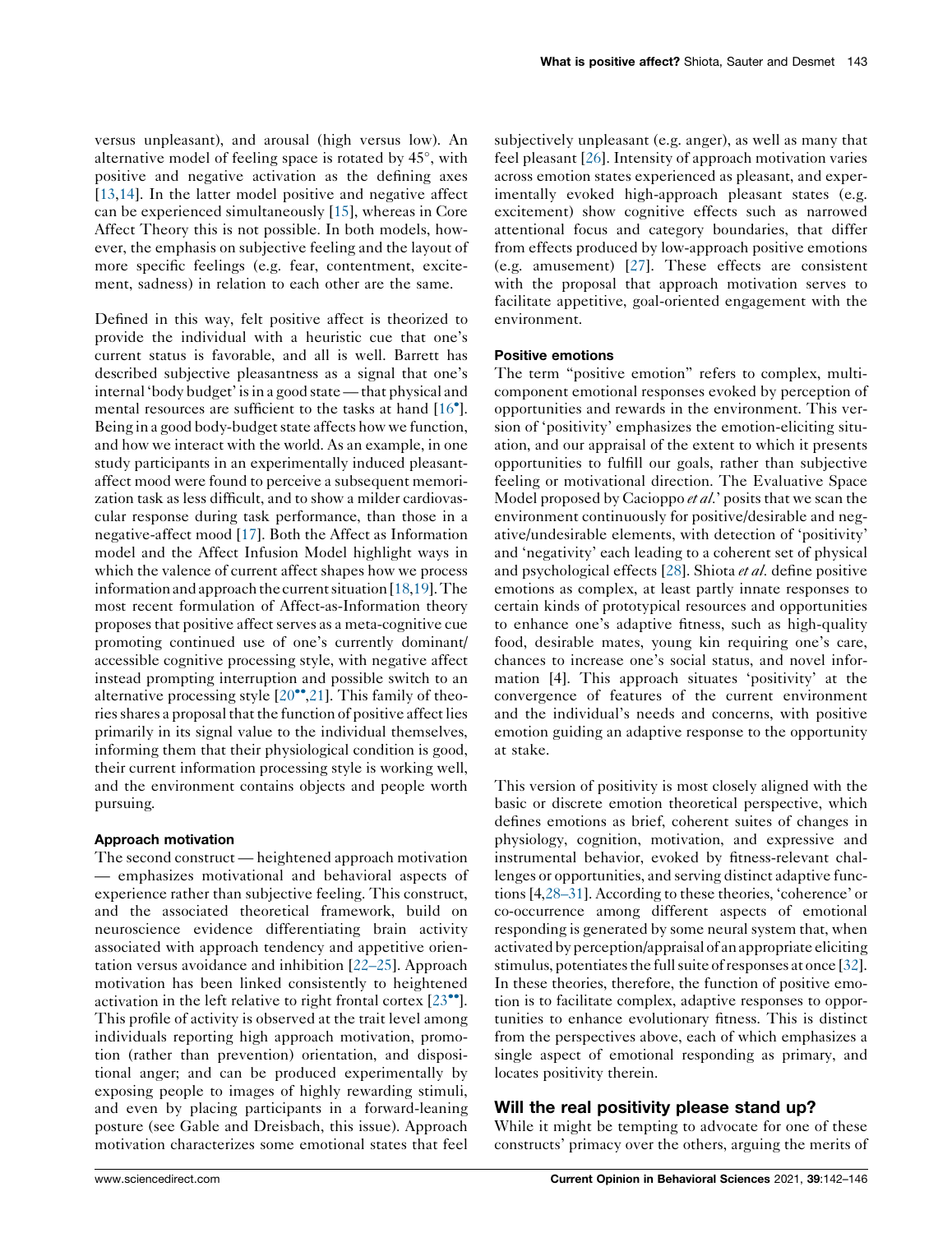this one and deficits of the others, we urge readers to resist this temptation. Each version of 'positivity' above points to a psychological process that is experientially valid, theoretically distinct, and linked empirically to a different network of features across neural activation, cognition, and behavior. We propose that the term *positive affect* be used when referring to subjectively pleasant feelings; that approach motivation be used to denote motivational states including approach, appetitive, or incentive motivation; and that the term *positive emotion* be reserved for use in describing theorized coherent, multi-component responses to emotion-eliciting situations. This is largely consistent with current usage in the affective science community, but formalizing the terminology will help researchers clarify the concepts and assumptions underlying work beyond as well as within this core field.

These versions of positivity must not be conflated, because states can be positive in one sense and not in others. For example, robust evidence reveals that pleasant affect may be low in approach motivation (e.g. contentment  $[33]$  $[33]$ ), whereas anger — a subjectively *un* pleasant state — is consistently linked to neural activity and cognitive biases indicating high approach motivation [23,[24\]](#page-5-0). While many fitness-relevant opportunities presented by the environment elicit heightened approach motivation, both the emotional phenomenology and peripheral physiology of awe evoked by novel, extraordinary panoramic views suggest lowered approach motivation, prioritizing stillness that allows rich intake of information [[34,35](#page-5-0)]. Consider the experience of genuine sadness at a loss experienced through a movie or television show — a negative emotion (i.e. evoked by loss rather than reward) that is often accompanied by pleasant feelings. One study in which participants viewed dozens of such scenes found that reports of sadness and enjoyment were strongly positively correlated [\[36](#page-5-0)]. Studying instances in which different aspects of positivity diverge may prove even more helpful in uncovering mechanisms of positive affect and emotion than studying where they converge.

Moreover, positive emotion-eliciting opportunities, positive affect, and approach motivation influence each other dynamically, in ways of which we are not always aware. One example is the 'rose-colored glasses' effect: much research shows that experimentally-evoked pleasant affect leads to both heightened attention to objective rewards within the environment, and subjective appraisal of targets in the environment as more positive or valuable, thereby increasing the likelihood of positive emotion [\[18](#page-4-0),[37\]](#page-5-0). Recognizing this complexity, some theories of emotion implicitly or explicitly address multiple aspects of positivity and their relation to each other. For example, the Evaluative Space Model holds that we look for positivity as a feature of the environment, and that positivity detection leads to approach motivation [\[38](#page-5-0)].

Fredrickson's Broaden and Build model posits that subjectively pleasant emotions promote attentional and cognitive processes aimed at building "enduring personal resources" (p. 220), shaping our perception of and engagement with rewards in the environment [\[2](#page-4-0)]. Theoretical models that differentiate emotional responses to qualitatively different kinds of opportunities in the environment predict varying effects on approach motivation, depending on what should 'do the job' in taking advantage of the situation [4]. For example, amusement does not involve high approach motivation or the attendant attentional biases, but evidence suggests that it does promote broadened attention and facilitates a flexible, playful, creative approach to novel tasks and problemsolving [[27,39](#page-5-0),[40\]](#page-5-0).

## Why the construct matters for basic and applied research

Given these complexities, one might simply throw one's hands in the air and gloss over the distinctions among these constructs. At least for researchers, this is not a good plan. Each version of 'positive' affect or emotion above suggests different experimental manipulations, and presumes different mechanisms by which affective/ emotional state influences downstream cognition and behavior. It is therefore crucial, before beginning a new program of research, to consider these alternatives and decide which version of positivity isthe best fit for the current project (or adopt a theory that clearly articulates links between versions of positivity), and ensure operational measures and predicted effects are consistent with that approach.

For example, animal neuroscience research has differentiated activity within the nucleus accumbens associated with subjective pleasantness ('liking') versus approach motivation and incentive salience ('wanting'), finding that each is associated with a distinct set of eliciting stimuli and consequent behaviors [[41\]](#page-5-0). Visceral physiological responses such as changes in heart rate, sweat gland activity, and vasoconstriction tend to track approach motivation rather than pleasantness, and may differ depending on the specific eliciting stimulus [\[42](#page-5-0)]. In contrast, electroencephalography markers of optimistic bias or reward expectancy in a gambling task appear to track pleasant affect rather than approach motivation [\[43](#page-5-0) ]. Theoretical perspectives emphasizing positive affect, heightened approach motivation, and positive emotion-eliciting opportunities lead to different, sometimes competing predictions regarding the cognitive sequelae of a given 'positive' affect/emotion state. For example, one might predict different cognitive implications of the emotion awe/wonder based on its pleasant valence, its low approach motivation, or the opportunity to acquire novel information offered by the eliciting stimulus [[2](#page-4-0)[,44–46](#page-5-0)]. In experimental research, selecting a 'positive' affect or emotion construct goes hand-in-hand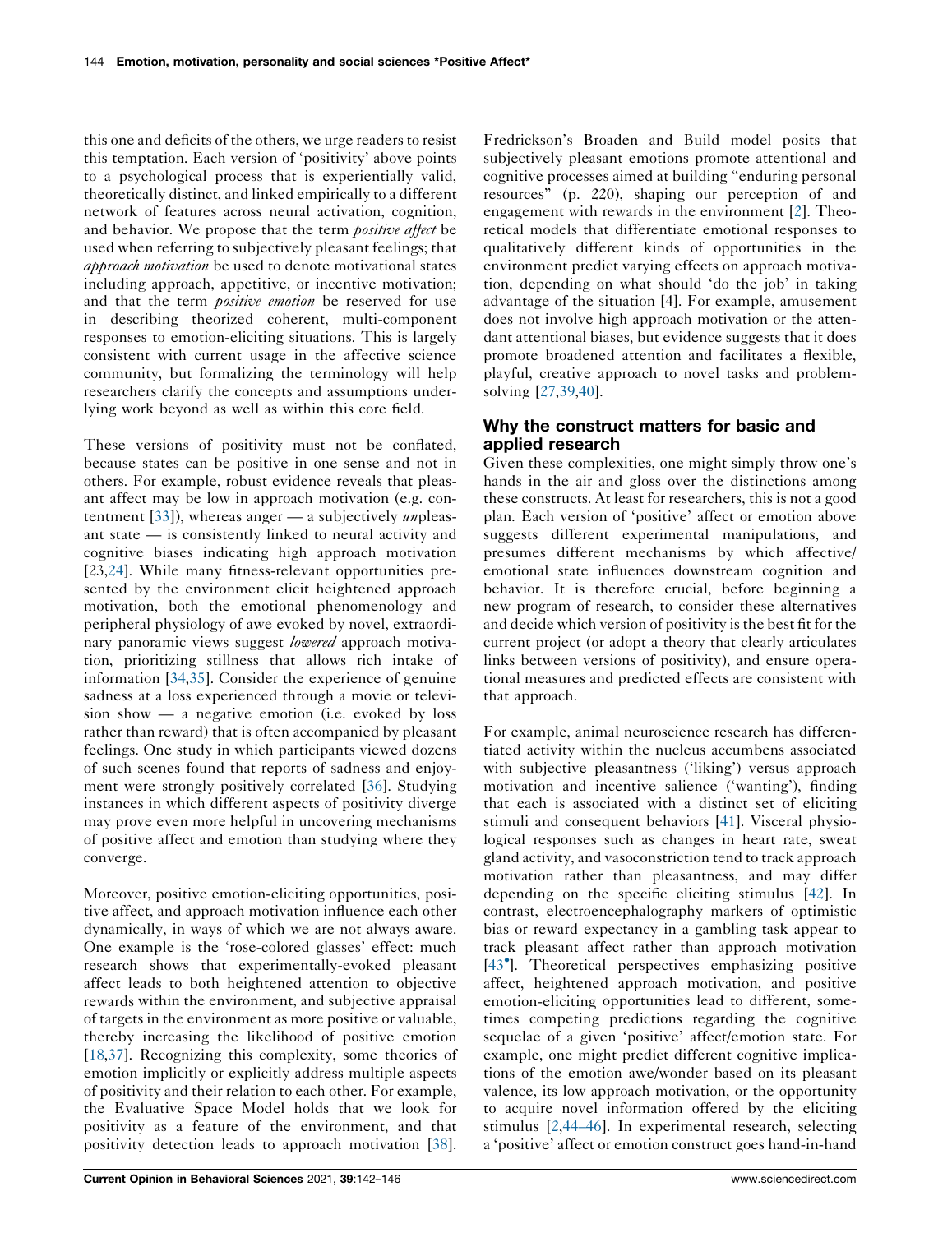<span id="page-4-0"></span>with specifying the mechanism by which one expects effects on outcome variables to occur.

This level of precision is important in basic science, and also in applied work using positive affect/emotion for prediction or intervention purposes. For example, research linking dispositional positive emotionality to bipolar disorder suggests that high approach motivation, rather than pleasant feeling, is the best prospective pre-dictor of mania symptoms [\[47](#page-5-0)]. In one study, the pleasantaffect manipulation employed to reduce alcohol craving backfired when experimenters unwittingly used high approach motivation-inducing photograph stimuli [\[48](#page-5-0)]. Although evidence shows that pride — a discrete positive emotion linked to opportunities to increase one's social status and display one's dominance or prestige [[49\]](#page-5-0) typically increases motivation to acquire luxury consumer products, the specific status-seeking mechanisms of pride can also be leveraged to encourage 'downgrading' to lessluxurious but environment-friendly products [[50,51](#page-5-0)]. In the workplace, researchers have found that ratings of pride, interest, and gratitude — all subjectively pleasant emotions linked to distinct environmental opportunities — differentially predicted outcomes such as sense of empowerment at work, creative performance, and helping behavior [[52](#page-5-0) ]. Careful selection of a 'positive' affect or emotion construct allows tailoring of the intervention to the outcomes desired.

#### Concluding thoughts

We hope to have convinced readers that positivity is not inherent in this or that affective state, but reflects a chosen way of categorizing and parsing affective/emotional space; that multiple ways of 'slicing the pie' have validity and value; and that the choice of a construct should be made mindfully and with care. Each of the three constructs and associated theoretical perspectives discussed above has generated a substantial and valuable body of research on ways in which affective processes shape the human experience. Integrating the knowledge produced across these bodies of work, and applying that knowledge to theoretical development and translational efforts, should be a central goal for future research.

## Conflict of interest statement

Nothing declared.

#### Acknowledgement

This work was supported in part by a grant from the European Research Council [Starting Grant 714977] to the second author.

### **References**

Dockray S, Steptoe A: Positive affect and [psychobiological](http://refhub.elsevier.com/S2352-1546(21)00055-3/sbref0005) [processes](http://refhub.elsevier.com/S2352-1546(21)00055-3/sbref0005). Neurosci Biobehav Rev 2010, 35:69-75.

- [Fredrickson](http://refhub.elsevier.com/S2352-1546(21)00055-3/sbref0010) BL: The role of positive emotions in positive psychology: the [broaden-and-build](http://refhub.elsevier.com/S2352-1546(21)00055-3/sbref0010) theory of positive [emotions](http://refhub.elsevier.com/S2352-1546(21)00055-3/sbref0010). Am Psychol 2001, 56:218-226.
- 3. [Fredrickson](http://refhub.elsevier.com/S2352-1546(21)00055-3/sbref0015) BL, Cohn MA: Positive emotions. In Handbook of Emotions. Edited by Lewis M, [Haviland-Jones](http://refhub.elsevier.com/S2352-1546(21)00055-3/sbref0015) J, Barrett L. Guilford; [2008:777-796.](http://refhub.elsevier.com/S2352-1546(21)00055-3/sbref0015)
- 4. Shiota MN, Campos B, Oveis C, [Hertenstein](http://refhub.elsevier.com/S2352-1546(21)00055-3/sbref0020) MJ, Simon-
- $\ddot{\phantom{0}}$ Thomas E, Keltner D: Beyond [happiness:](http://refhub.elsevier.com/S2352-1546(21)00055-3/sbref0020) building a science of discrete positive [emotions](http://refhub.elsevier.com/S2352-1546(21)00055-3/sbref0020). Am Psychol 2017, 72:617-643 Illustrating the response-to-opportunities version of affective positivity, this article analyzes several distinct positive emotions in terms of their eliciting situations and adaptive functions. Evidence regarding differentiation among these states is reviewed in the domains of cognitive processing, peripheral physiology, and nonverbal expression.
- 5. Gruber J: The Oxford [Handbook](http://refhub.elsevier.com/S2352-1546(21)00055-3/sbref0025) of Positive Emotion and [Psychopathology](http://refhub.elsevier.com/S2352-1546(21)00055-3/sbref0025). Oxford University Press; 2019.
- 6. Tugade MM, Shiota MN, Kirby LD: [Handbook](http://refhub.elsevier.com/S2352-1546(21)00055-3/sbref0030) of Positive Emotions. [Guilford;](http://refhub.elsevier.com/S2352-1546(21)00055-3/sbref0030) 2014.
- 7. Cameron LD, Chan CK: Designing health [communications:](http://refhub.elsevier.com/S2352-1546(21)00055-3/sbref0035) harnessing the power of affect, imagery, and [self-regulation](http://refhub.elsevier.com/S2352-1546(21)00055-3/sbref0035). Soc Personal Psychol [Compass](http://refhub.elsevier.com/S2352-1546(21)00055-3/sbref0035) 2008, 2:262-282.
- 8. Hayes SC, Villatte M, Levin M, [Hildebrandt](http://refhub.elsevier.com/S2352-1546(21)00055-3/sbref0040) M: Open, aware, and active: contextual [approaches](http://refhub.elsevier.com/S2352-1546(21)00055-3/sbref0040) as an emerging trend in the [behavioral](http://refhub.elsevier.com/S2352-1546(21)00055-3/sbref0040) and cognitive therapies. Annu Rev Clin Psychol 2011, 7[:141-168.](http://refhub.elsevier.com/S2352-1546(21)00055-3/sbref0040)
- 9. Peters G-JY, Ruiter RA, Kok G: Threatening [communication:](http://refhub.elsevier.com/S2352-1546(21)00055-3/sbref0045) a critical re-analysis and a revised [meta-analytic](http://refhub.elsevier.com/S2352-1546(21)00055-3/sbref0045) test of fear appeal theory. Health Psychol Rev 2013, 7[:S8-S31.](http://refhub.elsevier.com/S2352-1546(21)00055-3/sbref0045)
- 10. Pekrun R, Goetz T, Titz W, Perry RP: Positive [emotions](http://refhub.elsevier.com/S2352-1546(21)00055-3/sbref0050) in [education](http://refhub.elsevier.com/S2352-1546(21)00055-3/sbref0050). In Beyond Coping: Meeting Goals, Visions, and [Challenges.](http://refhub.elsevier.com/S2352-1546(21)00055-3/sbref0050) Edited by Frydenberg E. Oxford University Press; [2002:149-173.](http://refhub.elsevier.com/S2352-1546(21)00055-3/sbref0050)
- 11. Yoon J, [Pohlmeyer](http://refhub.elsevier.com/S2352-1546(21)00055-3/sbref0055) AE, Desmet PM, Kim C: Designing for positive emotions: issues and emerging research [directions](http://refhub.elsevier.com/S2352-1546(21)00055-3/sbref0055). Des J [2020:1-21.](http://refhub.elsevier.com/S2352-1546(21)00055-3/sbref0055)
- 12. Russell JA: Core affect and the [psychological](http://refhub.elsevier.com/S2352-1546(21)00055-3/sbref0060) construction of emotion. Psychol Rev 2003, 110[:145-172.](http://refhub.elsevier.com/S2352-1546(21)00055-3/sbref0060)
- 13. Kron A, Schul Y, Cohen A, Hassin RR: [Feelings](http://refhub.elsevier.com/S2352-1546(21)00055-3/sbref0065) don't come easy: studies on the [effortful](http://refhub.elsevier.com/S2352-1546(21)00055-3/sbref0065) nature of feelings. J Exp Psychol Gen 2010, 139[:520-534.](http://refhub.elsevier.com/S2352-1546(21)00055-3/sbref0065)
- 14. Watson D, Tellegen A: Toward a [consensual](http://refhub.elsevier.com/S2352-1546(21)00055-3/sbref0070) structure of mood. Psychol Bull 1985, 98[:219-235.](http://refhub.elsevier.com/S2352-1546(21)00055-3/sbref0070)
- 15. Larsen JT, Coles NA, Jordan DK: Varieties of mixed [emotional](http://refhub.elsevier.com/S2352-1546(21)00055-3/sbref0075) [experience](http://refhub.elsevier.com/S2352-1546(21)00055-3/sbref0075). Curr Opin Behav Sci 2017, 15:72-76.
- 16. Barrett LF: How [Emotions](http://refhub.elsevier.com/S2352-1546(21)00055-3/sbref0080) are Made: The Secret Life of the Brain. [Houghton](http://refhub.elsevier.com/S2352-1546(21)00055-3/sbref0080) Mifflin Harcourt; 2017

• Houghton Minim Harcourt; 2017<br>This book articulates core affect and psychological construction theories and related evidence for a popular audience, including a description of the 'body budget' and its role in modulating cognition and behavior.

- 17. Gendolla GH, Krüsken J: Mood state, task [demand,](http://refhub.elsevier.com/S2352-1546(21)00055-3/sbref0085) and effortrelated [cardiovascular](http://refhub.elsevier.com/S2352-1546(21)00055-3/sbref0085) response. Cogn Emot 2002, 16:577-603.
- 18. Schwarz N, Clore GL: Feelings and [phenomenal](http://refhub.elsevier.com/S2352-1546(21)00055-3/sbref0090) experiences. In Social [Psychology:](http://refhub.elsevier.com/S2352-1546(21)00055-3/sbref0090) Handbook of Basic Principles. Edited by Kruglanski AW, Higgins E. Guilford; [2007:385-407.](http://refhub.elsevier.com/S2352-1546(21)00055-3/sbref0090)
- 19. Forgas JP: Mood and [judgment:](http://refhub.elsevier.com/S2352-1546(21)00055-3/sbref0095) the affect infusion model (aim). [Psychol](http://refhub.elsevier.com/S2352-1546(21)00055-3/sbref0095) Bull 1995, 117:39-66.
- 20. Clore GL, Schiller AJ, Shaked A: Affect and [cognition:](http://refhub.elsevier.com/S2352-1546(21)00055-3/sbref0100) three • [principles](http://refhub.elsevier.com/S2352-1546(21)00055-3/sbref0100). Curr Opin Behav Sci 2018, 19:78-82<br>This article offers an up-to-date review of the ways in which affect including positive affect — can shape attention and information processing for targets beyond the effect-eliciting stimulus.
- 21. [Huntsinger](http://refhub.elsevier.com/S2352-1546(21)00055-3/sbref0105) JR, Isbell LM, Clore GL: The affective control of thought: [malleable,](http://refhub.elsevier.com/S2352-1546(21)00055-3/sbref0105) not fixed. Psychol Rev 2014, 121:600-618.
- 22. Gray JA: The [Neuropsychology](http://refhub.elsevier.com/S2352-1546(21)00055-3/sbref0110) of Anxiety: An Enquiry Into the Functions of the [Septo-Hippocampal](http://refhub.elsevier.com/S2352-1546(21)00055-3/sbref0110) System. Oxford University [Press;](http://refhub.elsevier.com/S2352-1546(21)00055-3/sbref0110) 1982.